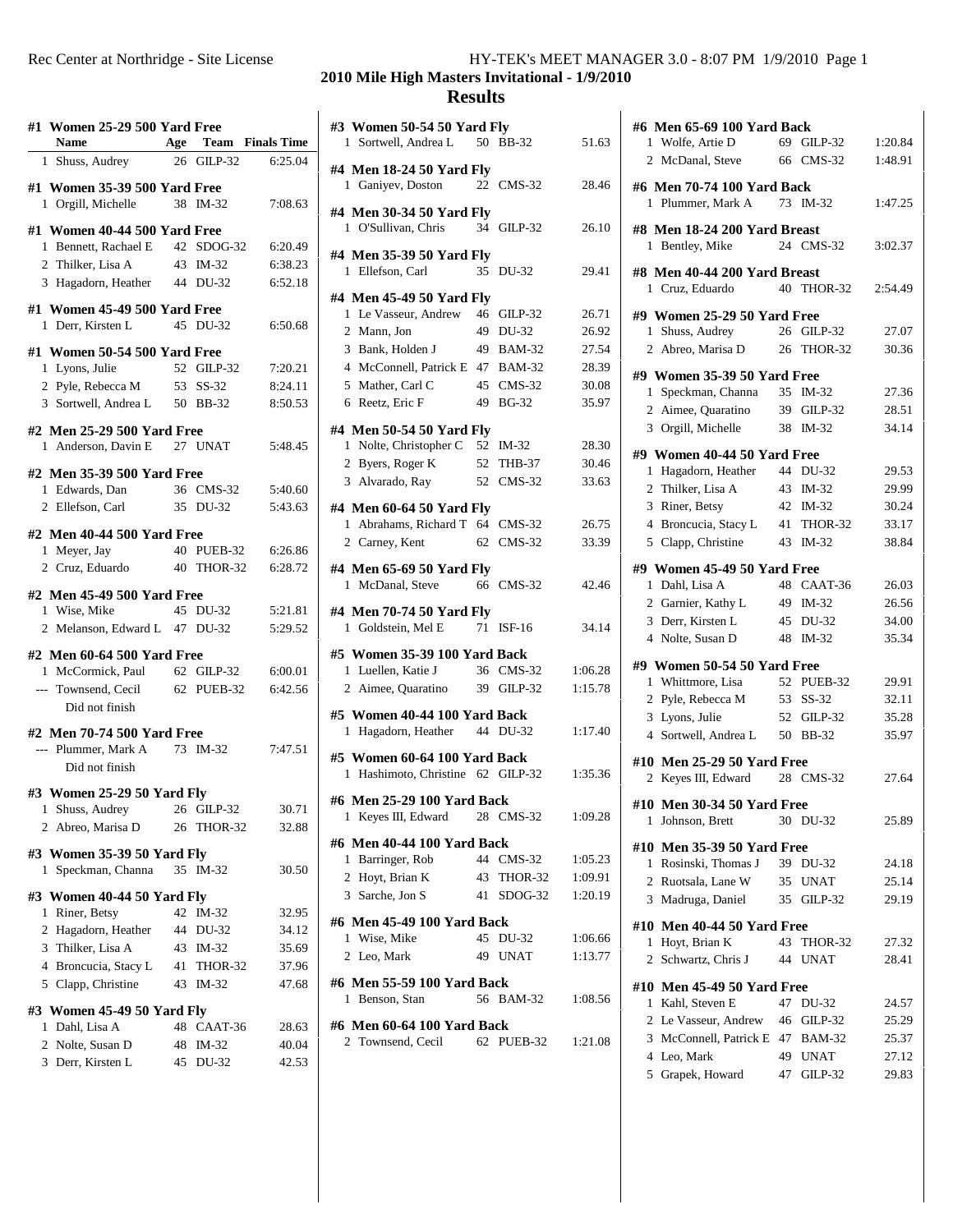|   | (#10 Men 45-49 50 Yard Free)<br>6 Reetz, Eric F   |    | 49 BG-32   | 33.43   | #16            |
|---|---------------------------------------------------|----|------------|---------|----------------|
|   |                                                   |    |            |         | 1              |
|   | #10 Men 50-54 50 Yard Free                        |    |            |         | 2              |
|   | 1 Nolte, Christopher C 52 IM-32                   |    |            | 25.88   | 3              |
|   | 2 Byers, Roger K                                  |    | 52 THB-37  | 28.73   | #16            |
|   | 3 Alvarado, Ray                                   |    | 52 CMS-32  | 31.18   | 1              |
|   | #10 Men 60-64 50 Yard Free                        |    |            |         | $\overline{c}$ |
|   | 1 Abrahams, Richard T 64 CMS-32                   |    |            | 24.81   |                |
|   | 3 Keyes Jr., Ed W 62 CMS-32                       |    |            | 28.08   | #16<br>1       |
|   | 4 Townsend, Cecil 62 PUEB-32                      |    |            | 30.14   |                |
|   | #11 Women 35-39 100 Yard Fly                      |    |            |         | #17            |
|   | 1 Luellen, Katie J                                |    | 36 CMS-32  | 1:06.68 | 1              |
|   |                                                   |    |            |         | #17            |
|   | #11 Women 40-44 100 Yard Fly                      |    |            |         | 1              |
|   | 1 Clapp, Christine                                |    | 43 IM-32   | 1:47.08 |                |
|   | #12 Men 18-24 100 Yard Fly                        |    |            |         | #17<br>1       |
|   | 1 Ganiyev, Doston 22 CMS-32                       |    |            | 1:05.33 | $\overline{c}$ |
|   |                                                   |    |            |         |                |
|   | #12 Men 30-34 100 Yard Fly<br>1 O'Sullivan, Chris |    | 34 GILP-32 | 56.82   | #18            |
|   |                                                   |    |            |         | 1              |
|   | #12 Men 35-39 100 Yard Fly                        |    |            |         | 2              |
|   | 1 Edwards, Dan                                    |    | 36 CMS-32  | 58.01   | #18            |
|   | #12 Men 45-49 100 Yard Fly                        |    |            |         | 1              |
|   | 1 Mann, Jon                                       |    | 49 DU-32   | 1:00.36 |                |
|   | #12 Men 65-69 100 Yard Fly                        |    |            |         | #18<br>1       |
|   | 1 Wolfe, Artie D 69 GILP-32                       |    |            | 1:24.64 | $\mathfrak{2}$ |
|   |                                                   |    |            |         | 3              |
|   | #13 Women 50-54 200 Yard Back                     |    |            |         |                |
|   | 1 Pyle, Rebecca M                                 |    | 53 SS-32   | 3:14.07 | #18            |
|   | #14 Men 40-44 200 Yard Back                       |    |            |         | 1              |
|   | 1 Hoyt, Brian K                                   |    | 43 THOR-32 | 2:39.24 | #18            |
|   | 2 Cruz, Eduardo 40 THOR-32                        |    |            | 2:59.35 | 1              |
|   | #14 Men 45-49 200 Yard Back                       |    |            |         | #19            |
| 1 | Melanson, Edward L 47 DU-32                       |    |            | 2:24.62 | 1              |
|   |                                                   |    |            |         | 2              |
|   | #14 Men 55-59 200 Yard Back                       |    |            |         | 3              |
|   | 1 Benson, Stan                                    |    | 56 BAM-32  | 2:53.23 | $\overline{4}$ |
|   | #14 Men 65-69 200 Yard Back                       |    |            |         | 5              |
| 1 | Wolfe, Artie D                                    |    | 69 GILP-32 | 3:04.13 |                |
|   | #15 Women 35-39 200 Yard IM                       |    |            |         | #19            |
|   | 1 Vowles, Nicole                                  |    | 39 THOR-32 | 2:47.50 | $\mathbf{1}$   |
|   |                                                   |    |            |         | 2<br>3         |
|   | #15 Women 40-44 200 Yard IM                       |    |            |         |                |
| 1 | Thilker, Lisa A                                   | 43 | $IM-32$    | 2:51.10 | #19            |
|   | 2 Broncucia, Stacy L 41                           |    | THOR-32    | 3:15.13 | 1              |
|   | #16 Men 30-34 200 Yard IM                         |    |            |         | 2              |
| 1 | Johnson, Brett                                    |    | 30 DU-32   | 2:32.65 | #19            |
|   | #16 Men 35-39 200 Yard IM                         |    |            |         | 1              |
|   | 1 Ellefson, Carl 35 DU-32                         |    |            | 2:27.90 | 2              |
|   |                                                   |    |            |         |                |

### Rec Center at Northridge - Site License HY-TEK's MEET MANAGER 3.0 - 8:07 PM 1/9/2010 Page 2

## **Mile High Masters Invitational - 1/9/2010 Results**

| #16 Men 40-44 200 Yard IM     |                                                         |                           |                                                                                                                                                                                                                                                                                                                                                                                                                                                                                                                                                                                                                                                                 | #19                                                             |
|-------------------------------|---------------------------------------------------------|---------------------------|-----------------------------------------------------------------------------------------------------------------------------------------------------------------------------------------------------------------------------------------------------------------------------------------------------------------------------------------------------------------------------------------------------------------------------------------------------------------------------------------------------------------------------------------------------------------------------------------------------------------------------------------------------------------|-----------------------------------------------------------------|
| 1 Barringer, Rob              |                                                         | 44 CMS-32                 | 2:18.83                                                                                                                                                                                                                                                                                                                                                                                                                                                                                                                                                                                                                                                         | 1                                                               |
| 2 Meyer, Jay                  |                                                         | 40 PUEB-32                | 2:43.52                                                                                                                                                                                                                                                                                                                                                                                                                                                                                                                                                                                                                                                         |                                                                 |
|                               |                                                         |                           |                                                                                                                                                                                                                                                                                                                                                                                                                                                                                                                                                                                                                                                                 | #20                                                             |
|                               |                                                         |                           |                                                                                                                                                                                                                                                                                                                                                                                                                                                                                                                                                                                                                                                                 | 1                                                               |
|                               |                                                         |                           |                                                                                                                                                                                                                                                                                                                                                                                                                                                                                                                                                                                                                                                                 | #20                                                             |
| 1 Mann, Jon                   |                                                         |                           | 2:18.06                                                                                                                                                                                                                                                                                                                                                                                                                                                                                                                                                                                                                                                         | 1                                                               |
|                               |                                                         |                           | 2:28.24                                                                                                                                                                                                                                                                                                                                                                                                                                                                                                                                                                                                                                                         |                                                                 |
|                               |                                                         |                           |                                                                                                                                                                                                                                                                                                                                                                                                                                                                                                                                                                                                                                                                 | #20                                                             |
|                               |                                                         |                           |                                                                                                                                                                                                                                                                                                                                                                                                                                                                                                                                                                                                                                                                 | 1                                                               |
|                               |                                                         |                           |                                                                                                                                                                                                                                                                                                                                                                                                                                                                                                                                                                                                                                                                 | $\overline{c}$                                                  |
|                               |                                                         |                           |                                                                                                                                                                                                                                                                                                                                                                                                                                                                                                                                                                                                                                                                 | 3                                                               |
| 1                             |                                                         |                           |                                                                                                                                                                                                                                                                                                                                                                                                                                                                                                                                                                                                                                                                 | $\overline{4}$                                                  |
|                               |                                                         |                           |                                                                                                                                                                                                                                                                                                                                                                                                                                                                                                                                                                                                                                                                 | 5                                                               |
| Riner, Betsy<br>1             |                                                         |                           | 42.34                                                                                                                                                                                                                                                                                                                                                                                                                                                                                                                                                                                                                                                           | #20                                                             |
|                               |                                                         |                           |                                                                                                                                                                                                                                                                                                                                                                                                                                                                                                                                                                                                                                                                 | 1                                                               |
|                               |                                                         |                           |                                                                                                                                                                                                                                                                                                                                                                                                                                                                                                                                                                                                                                                                 | $\overline{c}$                                                  |
|                               |                                                         |                           |                                                                                                                                                                                                                                                                                                                                                                                                                                                                                                                                                                                                                                                                 |                                                                 |
|                               |                                                         |                           |                                                                                                                                                                                                                                                                                                                                                                                                                                                                                                                                                                                                                                                                 | #20                                                             |
|                               |                                                         |                           |                                                                                                                                                                                                                                                                                                                                                                                                                                                                                                                                                                                                                                                                 | 1                                                               |
|                               |                                                         |                           | 32.53                                                                                                                                                                                                                                                                                                                                                                                                                                                                                                                                                                                                                                                           | 2                                                               |
| 2 Bentley, Mike               |                                                         |                           | 36.70                                                                                                                                                                                                                                                                                                                                                                                                                                                                                                                                                                                                                                                           | 3                                                               |
|                               |                                                         |                           |                                                                                                                                                                                                                                                                                                                                                                                                                                                                                                                                                                                                                                                                 | $\overline{4}$                                                  |
|                               |                                                         |                           |                                                                                                                                                                                                                                                                                                                                                                                                                                                                                                                                                                                                                                                                 | #20                                                             |
|                               |                                                         |                           |                                                                                                                                                                                                                                                                                                                                                                                                                                                                                                                                                                                                                                                                 | 1                                                               |
|                               |                                                         |                           |                                                                                                                                                                                                                                                                                                                                                                                                                                                                                                                                                                                                                                                                 | 2                                                               |
| 1 Bank, Holden J              |                                                         |                           | 30.61                                                                                                                                                                                                                                                                                                                                                                                                                                                                                                                                                                                                                                                           |                                                                 |
|                               |                                                         |                           | 35.41                                                                                                                                                                                                                                                                                                                                                                                                                                                                                                                                                                                                                                                           | #20                                                             |
| 3 Reetz, Eric F               |                                                         |                           | 46.21                                                                                                                                                                                                                                                                                                                                                                                                                                                                                                                                                                                                                                                           | 1                                                               |
|                               |                                                         |                           |                                                                                                                                                                                                                                                                                                                                                                                                                                                                                                                                                                                                                                                                 | #20                                                             |
|                               |                                                         |                           |                                                                                                                                                                                                                                                                                                                                                                                                                                                                                                                                                                                                                                                                 | 1                                                               |
|                               |                                                         |                           |                                                                                                                                                                                                                                                                                                                                                                                                                                                                                                                                                                                                                                                                 | $\mathbf{2}$                                                    |
|                               |                                                         |                           |                                                                                                                                                                                                                                                                                                                                                                                                                                                                                                                                                                                                                                                                 |                                                                 |
| 1                             |                                                         |                           |                                                                                                                                                                                                                                                                                                                                                                                                                                                                                                                                                                                                                                                                 |                                                                 |
|                               |                                                         | Keyes Jr., Ed W 62 CMS-32 | 38.74                                                                                                                                                                                                                                                                                                                                                                                                                                                                                                                                                                                                                                                           | #20<br>1                                                        |
| #19 Women 35-39 100 Yard Free |                                                         |                           |                                                                                                                                                                                                                                                                                                                                                                                                                                                                                                                                                                                                                                                                 |                                                                 |
| Speckman, Channa<br>1         |                                                         | 35 IM-32                  | 59.67                                                                                                                                                                                                                                                                                                                                                                                                                                                                                                                                                                                                                                                           | #20                                                             |
| 2 Luellen, Katie J            |                                                         | 36 CMS-32                 | 1:00.21                                                                                                                                                                                                                                                                                                                                                                                                                                                                                                                                                                                                                                                         | 1                                                               |
| 3 Aimee, Quaratino            |                                                         | 39 GILP-32                | 1:05.23                                                                                                                                                                                                                                                                                                                                                                                                                                                                                                                                                                                                                                                         | #22                                                             |
| 4 Vowles, Nicole              |                                                         | 39 THOR-32                | 1:05.82                                                                                                                                                                                                                                                                                                                                                                                                                                                                                                                                                                                                                                                         | 1                                                               |
| 5 Orgill, Michelle            |                                                         | 38 IM-32                  | 1:14.26                                                                                                                                                                                                                                                                                                                                                                                                                                                                                                                                                                                                                                                         |                                                                 |
|                               |                                                         |                           |                                                                                                                                                                                                                                                                                                                                                                                                                                                                                                                                                                                                                                                                 | #23                                                             |
| #19 Women 40-44 100 Yard Free |                                                         |                           |                                                                                                                                                                                                                                                                                                                                                                                                                                                                                                                                                                                                                                                                 | 1                                                               |
| Hagadorn, Heather             |                                                         | 44 DU-32                  | 1:02.99                                                                                                                                                                                                                                                                                                                                                                                                                                                                                                                                                                                                                                                         | #23                                                             |
| 2 Thilker, Lisa A             | 43                                                      | $IM-32$                   | 1:07.01                                                                                                                                                                                                                                                                                                                                                                                                                                                                                                                                                                                                                                                         | 1                                                               |
| 3 Broncucia, Stacy L          | 41                                                      | THOR-32                   | 1:15.14                                                                                                                                                                                                                                                                                                                                                                                                                                                                                                                                                                                                                                                         | #23                                                             |
| #19 Women 45-49 100 Yard Free |                                                         |                           |                                                                                                                                                                                                                                                                                                                                                                                                                                                                                                                                                                                                                                                                 | 1                                                               |
| Garnier, Kathy L              | 49                                                      | $IM-32$                   | 58.45                                                                                                                                                                                                                                                                                                                                                                                                                                                                                                                                                                                                                                                           | 2                                                               |
| 2 Dahl, Lisa A                | 48                                                      | CAAT-36                   | 58.48                                                                                                                                                                                                                                                                                                                                                                                                                                                                                                                                                                                                                                                           | 3                                                               |
| #19 Women 50-54 100 Yard Free |                                                         |                           |                                                                                                                                                                                                                                                                                                                                                                                                                                                                                                                                                                                                                                                                 |                                                                 |
| Whittmore, Lisa               |                                                         | 52 PUEB-32                | 1:09.03                                                                                                                                                                                                                                                                                                                                                                                                                                                                                                                                                                                                                                                         | #23                                                             |
| 2 Pyle, Rebecca M             | 53                                                      | $SS-32$                   | 1:10.94                                                                                                                                                                                                                                                                                                                                                                                                                                                                                                                                                                                                                                                         | 1                                                               |
| 3 Lyons, Julie                |                                                         | 52 GILP-32                | 1:18.59                                                                                                                                                                                                                                                                                                                                                                                                                                                                                                                                                                                                                                                         | #24                                                             |
|                               | 3 Sarche, Jon S<br>1 Wolfe, Artie D<br>1 Nolte, Susan D |                           | 41 SDOG-32<br>#16 Men 45-49 200 Yard IM<br>49 DU-32<br>2 Mather, Carl C 45 CMS-32<br>#16 Men 65-69 200 Yard IM<br>69 GILP-32<br>#17 Women 25-29 50 Yard Breast<br>Abreo, Marisa D 26 THOR-32<br>#17 Women 40-44 50 Yard Breast<br>42 IM-32<br>#17 Women 45-49 50 Yard Breast<br>48 IM-32<br>2 Derr, Kirsten L 45 DU-32<br>#18 Men 18-24 50 Yard Breast<br>1 Ganiyev, Doston 22 CMS-32<br>24 CMS-32<br>#18 Men 35-39 50 Yard Breast<br>1 Ruotsala, Lane W 35 UNAT<br>#18 Men 45-49 50 Yard Breast<br>49 BAM-32<br>2 Le Vasseur, Andrew 46 GILP-32<br>49 BG-32<br>#18 Men 50-54 50 Yard Breast<br>1 Nolte, Christopher C 52 IM-32<br>#18 Men 60-64 50 Yard Breast | 2:49.79<br>3:01.61<br>39.70<br>44.04<br>44.95<br>33.31<br>33.86 |

| #19 Women 60-64 100 Yard Free<br>1 Hashimoto, Christine 62 GILP-32 |    |                    | 1:25.37 |  |
|--------------------------------------------------------------------|----|--------------------|---------|--|
| #20 Men 25-29 100 Yard Free<br>1 Keyes III, Edward 28 CMS-32       |    |                    | 1:02.98 |  |
| #20 Men 30-34 100 Yard Free<br>1 Johnson, Brett                    |    | 30 DU-32           | 58.54   |  |
| #20 Men 35-39 100 Yard Free                                        |    |                    |         |  |
| 1 Rosinski, Thomas J                                               |    | 39 DU-32           | 52.77   |  |
| 2 Edwards, Dan                                                     |    | 36 CMS-32          | 54.11   |  |
| 3 Ellefson, Carl                                                   |    | 35 DU-32           | 59.27   |  |
| 4 Madruga, Daniel                                                  |    | 35 GILP-32         | 1:03.45 |  |
| 5 Ruotsala, Lane W                                                 |    | 35 UNAT            | 1:11.16 |  |
| #20 Men 40-44 100 Yard Free                                        |    |                    |         |  |
| 1 Schwartz, Chris J                                                |    | 44 UNAT            | 1:02.60 |  |
| 2 Meyer, Jay                                                       |    | 40 PUEB-32         | 1:03.58 |  |
| #20 Men 45-49 100 Yard Free                                        |    |                    |         |  |
| 1 Mather, Carl C                                                   |    | 45 CMS-32          | 55.84   |  |
| 2 Kahl, Steven E                                                   |    | 47 DU-32           | 57.67   |  |
| 3 Mann, Jon                                                        |    | 49 DU-32           | 1:04.08 |  |
| 4 Grapek, Howard 47 GILP-32                                        |    |                    | 1:06.50 |  |
|                                                                    |    |                    |         |  |
| #20 Men 50-54 100 Yard Free<br>1 Alvarado, Ray                     |    | 52 CMS-32          | 1:06.73 |  |
| 2 Byers, Roger K                                                   |    | 52 THB-37          | 1:08.63 |  |
|                                                                    |    |                    |         |  |
| #20 Men 55-59 100 Yard Free<br>1 Benson, Stan                      |    | 56 BAM-32          | 1:02.28 |  |
| #20 Men 60-64 100 Yard Free                                        |    |                    |         |  |
| 1 Abrahams, Richard T 64 CMS-32                                    |    |                    | 56.59   |  |
| 2 Townsend, Cecil                                                  |    | 62 PUEB-32         | 1:07.31 |  |
|                                                                    |    |                    |         |  |
| #20 Men 65-69 100 Yard Free<br>1 McDanal, Steve                    |    | 66 CMS-32          | 1:26.47 |  |
| #20 Men 70-74 100 Yard Free                                        |    |                    |         |  |
| 1 Plummer, Mark A                                                  |    | 73 IM-32           | 1:18.94 |  |
| #22 Men 40-44 200 Yard Fly                                         |    |                    |         |  |
| 1 Cruz, Eduardo                                                    |    | 40 THOR-32 2:51.76 |         |  |
|                                                                    |    |                    |         |  |
| #23 Women 25-29 50 Yard Back                                       |    |                    |         |  |
| 1 Abreo, Marisa D                                                  | 26 | THOR-32            | 35.34   |  |
| #23 Women 35-39 50 Yard Back<br>1 Luellen, Katie J                 |    | 36 CMS-32          | 30.86   |  |
| #23 Women 40-44 50 Yard Back                                       |    |                    |         |  |
| 1 Riner, Betsy                                                     |    | 42 IM-32           | 35.71   |  |
| 2 Broncucia, Stacy L                                               |    | 41 THOR-32         | 41.89   |  |
| 3 Clapp, Christine                                                 |    | 43 IM-32           | 51.84   |  |
|                                                                    |    |                    |         |  |
| #23 Women 45-49 50 Yard Back                                       |    |                    |         |  |
| 1 Nolte, Susan D                                                   |    | 48 IM-32           | 43.61   |  |
| #24 Men 25-29 50 Yard Back<br>1 Keyes III, Edward                  | 28 | $CMS-32$           | 34.69   |  |
|                                                                    |    |                    |         |  |